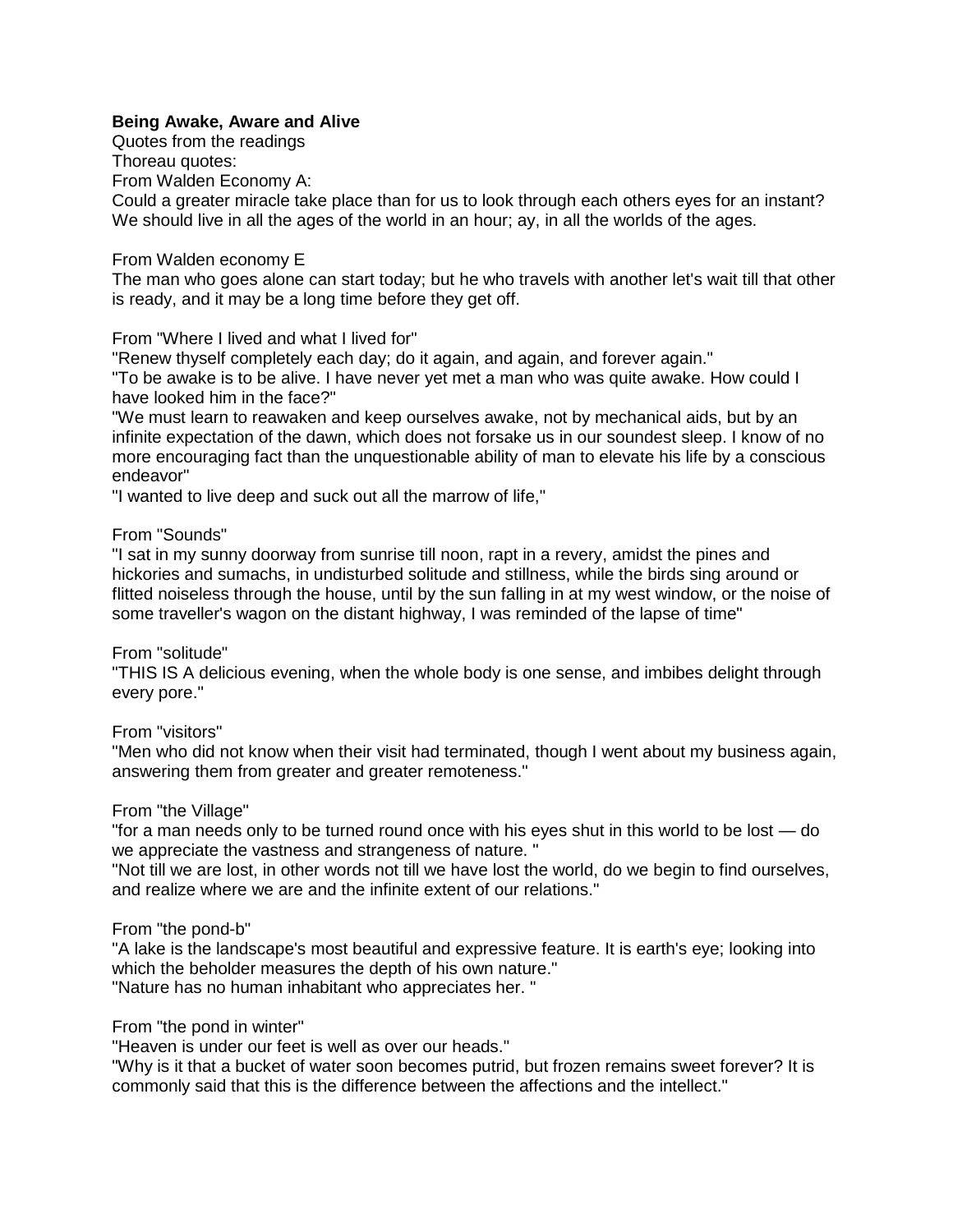## From " Spring"

"Who would have suspected so large and cold and thick-skinned a thing to be so sensitive? " "I am on the alert for the first signs of spring, to hear the chance note of some arriving bird, or the striped squirrel's chirp, for his stores must be now nearly exhausted, or see the woodchuck venture out of his winter quarters."

" I observed a very slight and graceful hawk, like a nighthawk, alternately soaring like a ripple and tumbling a rod or two over and over, showing the under side of its wings, which gleamed like a satin ribbon in the sun, or like the pearly inside of a shell."

#### From "Civil Disobedience"

"was like travelling into a far country, such as I had never expected to behold, to lie there for one night. It seemed to me that I never had heard the town-clock strike before, nor the evening sounds of the village; for we slept with the windows open, "

"and yet a change had to my eyes come over the scene — the town, and State, and country greater than any that mere time could effect. I saw yet more distinctly the State in which I lived. I saw to what extent the people among whom I lived could be trusted as good neighbors and friends; that their friendship was for summer weather only; that they did not greatly propose to do right; that they were a distinct race from me by their prejudices"

### From "Life Without Principle 1"

"The aim of the laborer should be, not to get his living, to get "a good job," but to perform well a certain work; and, even in a pecuniary sense, it would be economy for a town to pay its laborers so well that they would not feel that they were working for low ends, as for a livelihood merely, but for scientific, or even moral ends. Do not hire a man who does your work for money, but him who does it for love of it."

From "Walking"

"in Wildness is the preservation of the world."

"Life consists with Wildness. The most alive is the wildest. Not yet subdued to man, its presence refreshes him. "

"Live free, Child of the Mist — and with respect to knowledge we are all children of the mist. The man who takes the liberty to live is superior to all the laws both of heaven and earth,"

"Above all, we cannot afford not to live in the present."

"So we saunter toward the Holy Land; till one day the sun shall shine more brightly than ever he has done, shall perchance shine into our minds and hearts, and light up our whole lives with a great awakening light, so warm and serene and golden as on a bank-side in Autumn."

# **Pictures**

Picture of purple plant in water on Walden Pond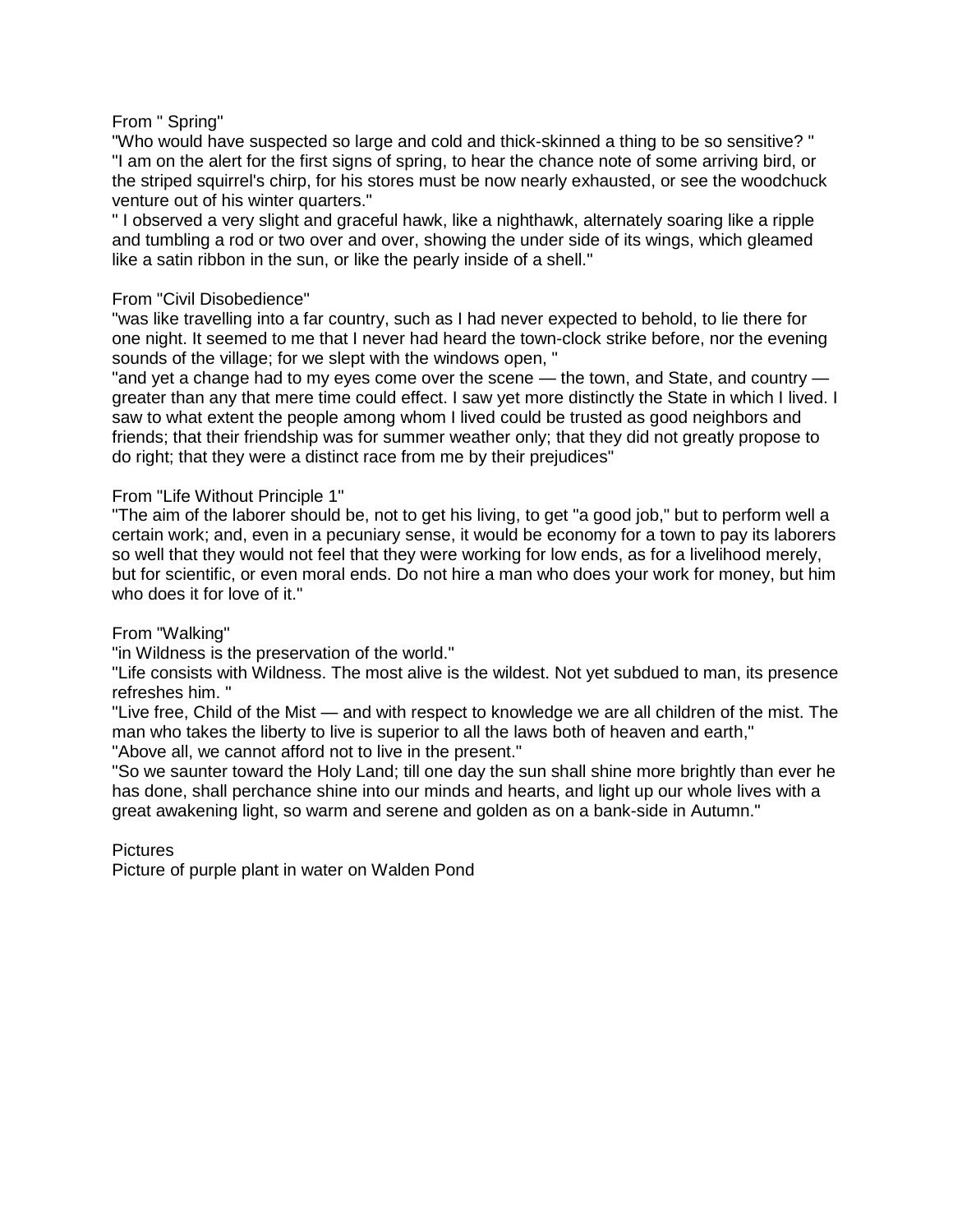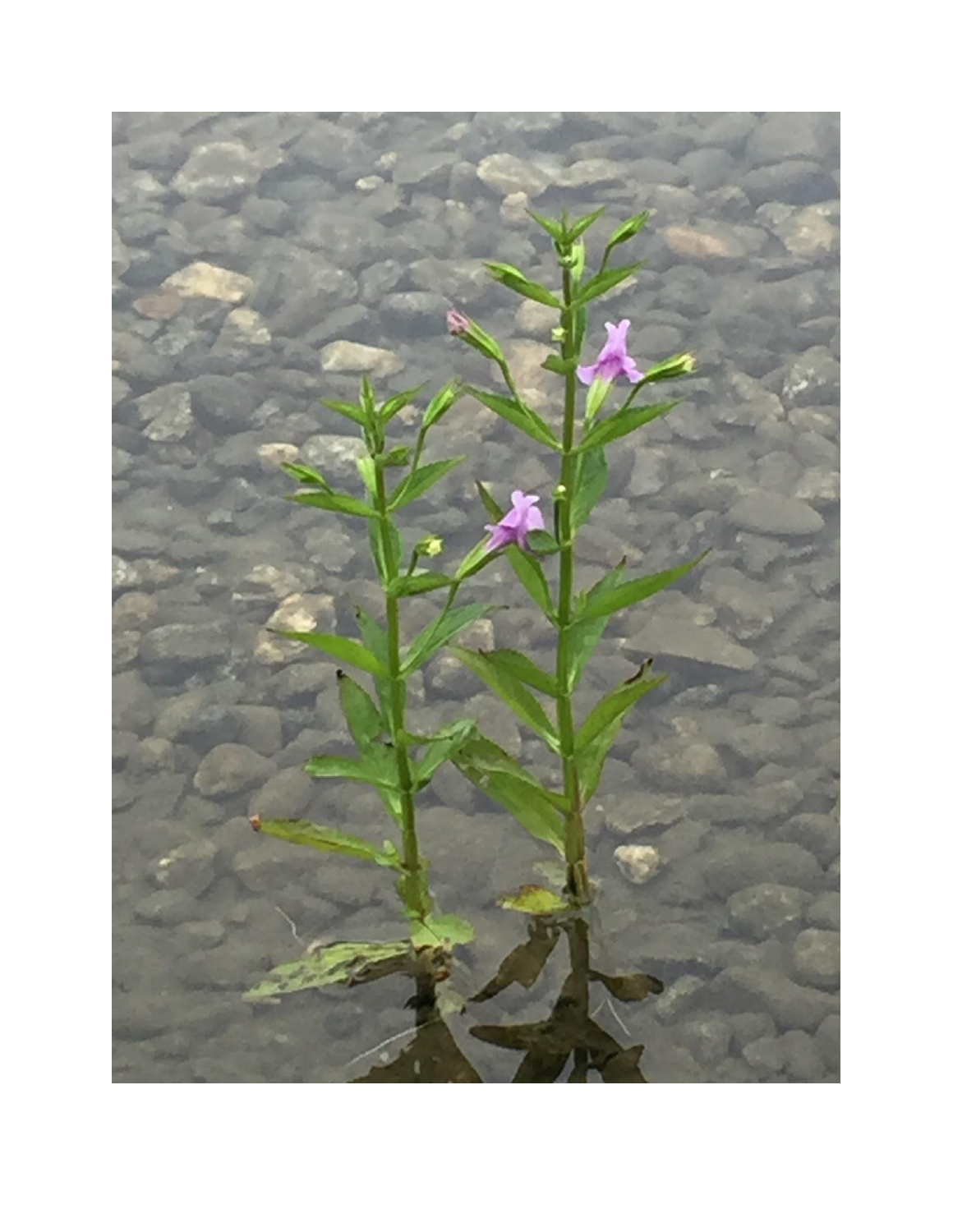

Curriculum Unit on Thoreau by Kelly Matthews, elementary K-5 This is not really just a few lessons, this is going to be implemented throughout the year

Title: Learning How to be Present in a World of Stimulation

Objectives: Students will be able to

Essential questions:

 $\bullet$ 

- What does it mean to be present?
- What is mindfulness?
- How can we calm down in times of stress?
- Who was Henry David Thoreau?
- Why was Thoreau important?

# Materials needed:

Suggested Books: (not all of these books need to be used)

- What Does It Mean to Be Present? By Rama DiOrio
- Henry David's House by Henry David Thoreau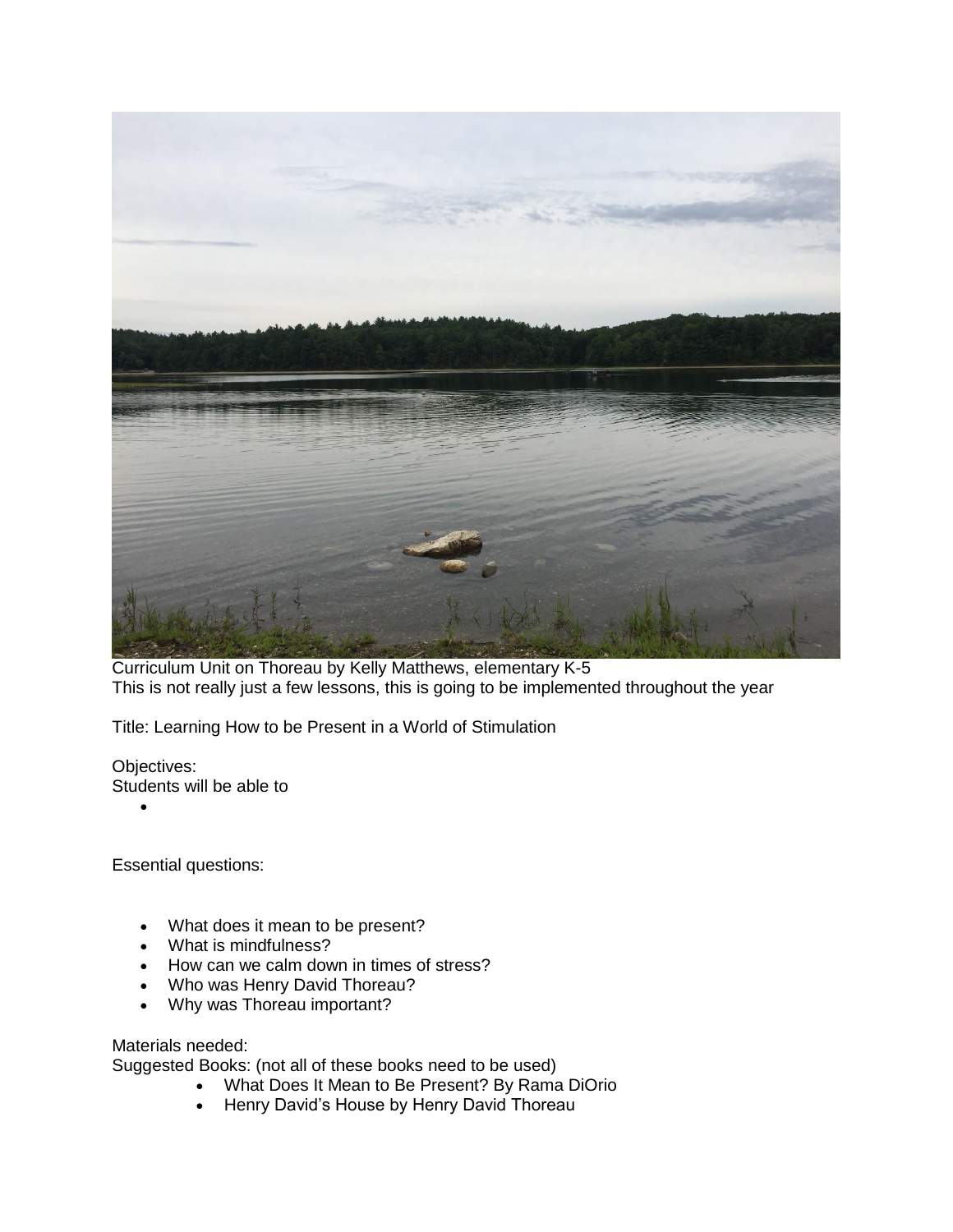- If You Spent a Day with Thoreau at Walden Pond by Robert Burleigh
- Henry David Thoreau for Kids: His Life and Ideas, with 21 Activities by Corinne Hosfeld Smith
- Mindful Monkey, Happy Panda by Lauren Alderfer
- Sitting Still Like a Frog: Mindfulness Exercises for Kids (and their Parents) by Elaine Snel
- The Lemonade Hurricane: A Story of Mindfulness and Meditation by Alicia Morelli
- Master of Mindfulness: How to Be Your Own Superhero in Times of Stress by Laurie Grossman
- Planting Seeds: Practicing Mindfulness with children by Thich Nhat Hanh
- Meditation is an Open Sky: Mindfulness for Kids
- A Handful of Quiet: Happiness in Four Pebbles by Thich Nhat Hanh
- A CD player if you choose to use the cds accompanying Sitting Still Like a Frog: Mindfulness Exercises for Kids (and their Parents) and Planting Seeds: Practicing Mindfulness with children

Procedures: Lesson 1

- Ask students- what does the word present mean? Discuss possible definitions.
- Ask students what they think it means when you are "present in the moment".
- Have students discuss answers with a partner.
- Read the book *What Does it Mean to be Present* By Rama DiOrio
- Have students partner again and discuss the same question post reading.
- Ask for groups to share how their thoughts have changed.
- Have students get into groups of 4 and create a poster of how they can be present at school and at home.
- Each group will share their posters with the class

Lesson 2 - different day

- Review what being present means and ask if they made a conscious effort totry being present at home, with their friends or at school?
- Introduce Henry David Thoreau. Show a picture of him (from the internet).
- Inquiry -- who was he? Take possible answers from students just based on his appearance. When did he live? Why do you think he may be important?
- Read the book *Henry David's House* by Henry David Thoreau
- Partner discuss how did the book make them feel?
- What was their favorite scene in the book? Why?

# Lesson 3

- Review a bit about HDT.
- Read aloud *If You Spent a Day with Thoreau at Walden Pond* by Robert Burleigh
- As you read ask students how if they would like to do each activity the boy and HDT did together?